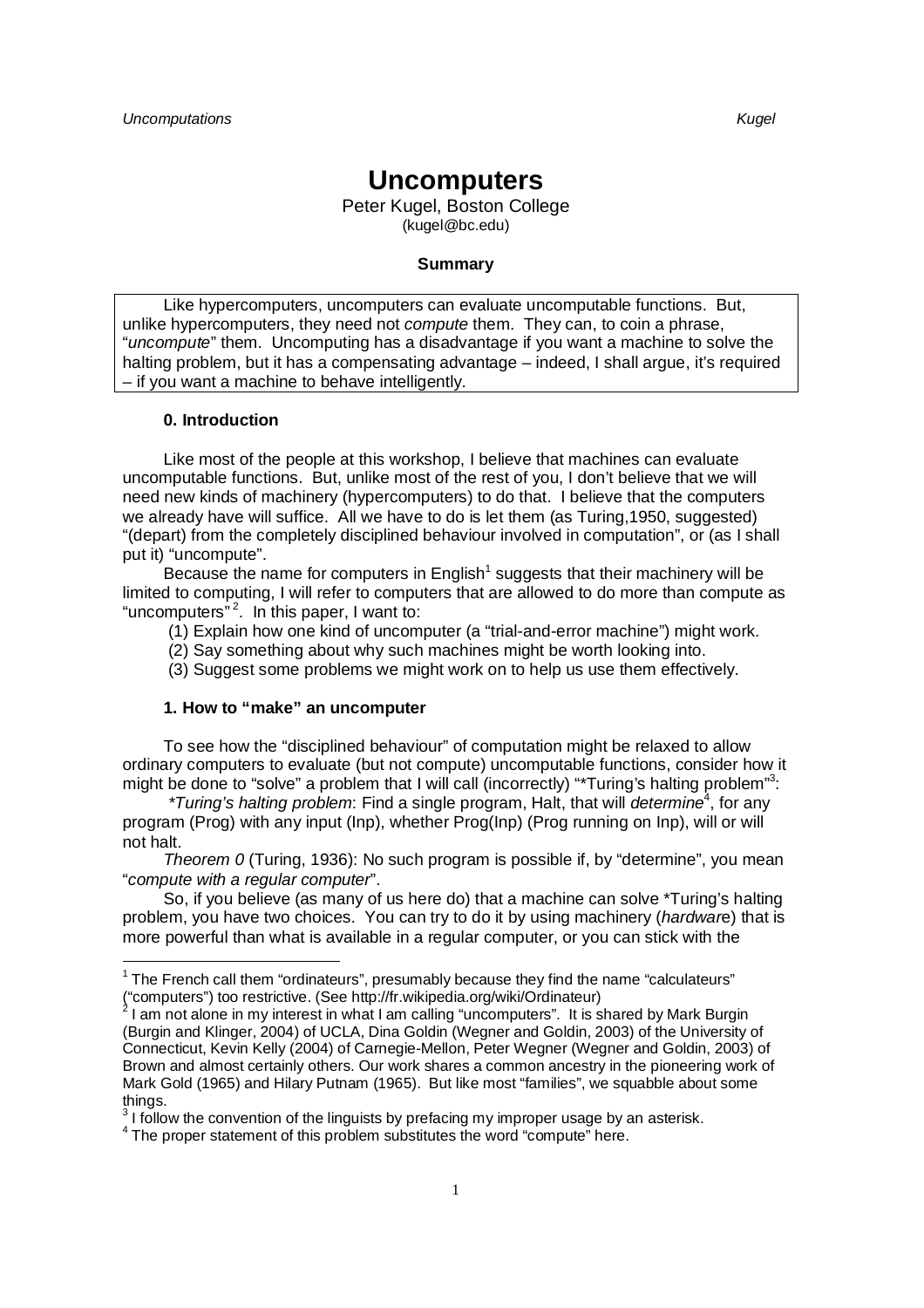machinery of regular computers and allow that machinery to use methods (software) that can do things that computations cannot. Most of you probably prefer the hardware approach. I want to try to convince you that, for at least some purposes, the software approach is better<sup>5</sup>.

Theorem 1: If all you mean by "determine" (in the statement of \*Turing's halting problem) is "determine mechanically, using only finite time and space to get results", then the problem is solvable.

Proof: Consider the procedure (Halt) that goes like this. Given the inputs Prog and Int, Halt begins by outputting NO to indicate that Prog, running on Int, won't halt. Then it simulates the process of running Prog on Int, step by step, and, if the simulation halts, it outputs YES.

It is not hard to convince yourself that the last output this process generates is correct and that it is generated in finite time, using finite space. Following Putnam (1965), I call such procedures *trial-and-error procedures*. They differ from computations in that if a computation outputs a NO, it means it. When our trial-and-error procedure outputs a NO, it may not mean it because it might subsequently "change its mind". One way to put that is:

Definitions: When a computer performs a computation, we count its first output as its result. When it performs a *trial-and-error procedure* we count its *last* output as its result (but we may not know when an output is its last) $6$ .

A trial-and-error solution to \*Turing's halting problem cannot be reduced to a computation (by Theorem 0), but it is a lousy solution because it does not meet the eureka condition in the sense that it does not always announce when it has produced a final result. Thus, when a computation tells you that 5+7=12, you know that 12 is its result. When a trial-and-error procedure tells you that a Prog(Inp) won't halt, you won't necessarily know when NO is its final result. Their failure to meet the eureka condition makes uncomputations worthless for many uses. But not for all.

### **2. How to use an uncomputer**

There are problems for which uncomputations are preferable to either ordinary computations or hypercomputations precisely because they need not satisfy the eureka condition. Consider, for example, the problem of developing a theory from evidence. To repeat an example that I have probably used too often already, consider the problem of developing a theory that predicts the color of swans. No matter how many white ones you have seen, you cannot conclude (with finality), from the evidence at hand at any time, that all swans are white because the next one you see might always be black.

Generating theories from evidence is an example of the more general problem of inverting computable functions. Inverting a computable function is different from evaluating it. When we evaluate a computable function we go from a program for that function to its values. When we invert a computable function we go from its values to a program for computing it. So, for example, to evaluate the function Double, we go from 2 to 4, from 6 to 12, and so forth. When we invert a function, we go from  $f(2)=4$ ,  $f(6)=12$ ,

<sup>&</sup>lt;u>Filt's not a question of either/or.</u><br>The section of stead of the section of the section of the section of the spots is possible to endorse because hypercomputers and uncomputers can serve different purposes, even though they both evaluate uncomputable functions. That is because hypercomputers compute them and uncomputers uncompute them.

 $6$  Another way to put it is to say that both computations and uncomputations require only finite time to produce their results, but computations are limited to computable amounts of time, whereas uncomputations are allowed to use uncomputable amounts.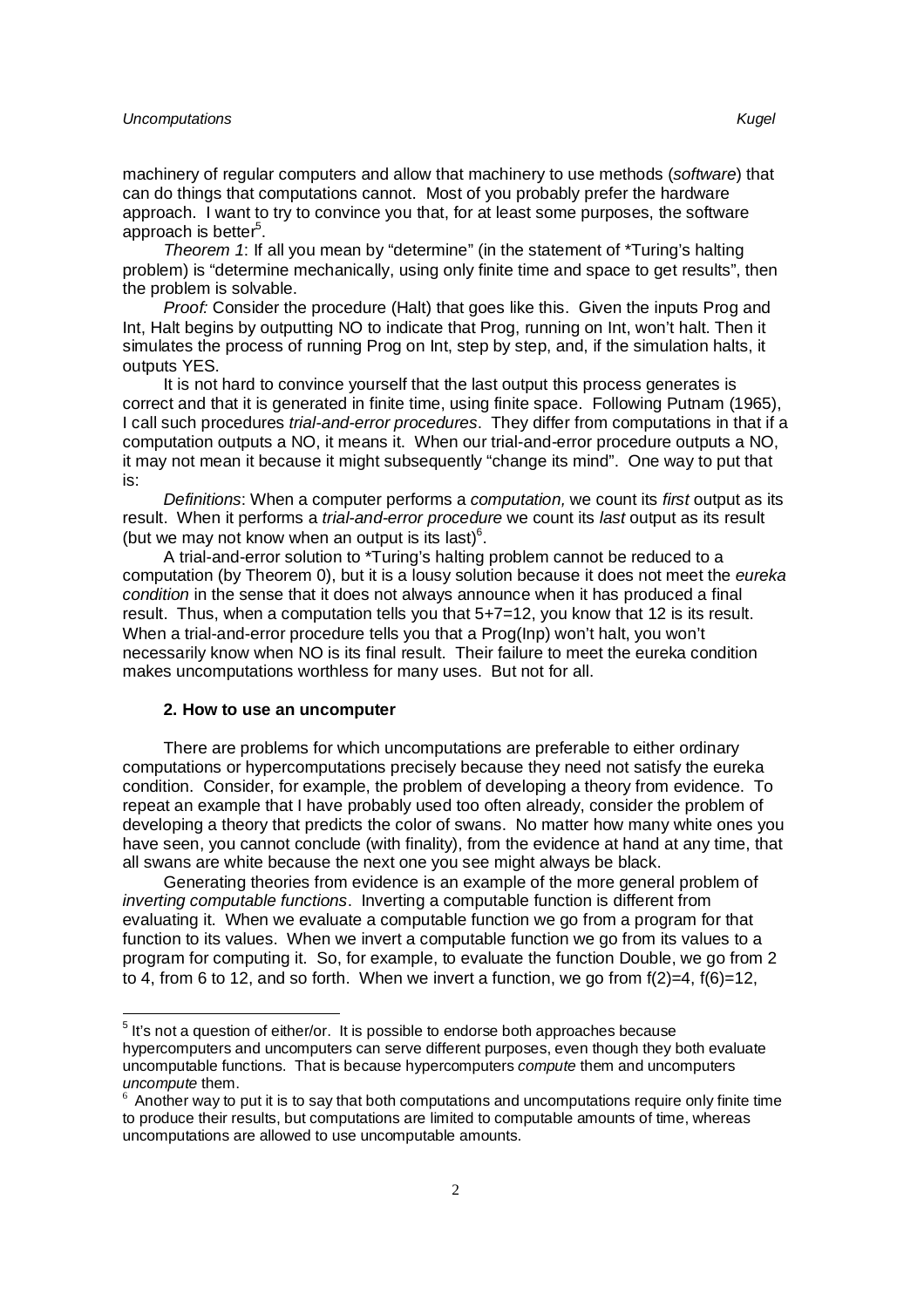and so forth, to a program that computes Double. It is easy to see that this process cannot satisfy the eureka condition. Let me try to be a bit more precise.

Let the oracle (Turing, 1939) of the function, f, be a one-way infinite tape whose nth square contains the value of f(n) for all n. In terms of such (infinite) oracles, we can think of the evaluation of a computable function as a process that goes from a program for computing a function to its oracle. And we can think of the inversion of a computable function as a process that goes the other way – from the oracle of a function to a program for computing that function.

The evaluation of a computable function is computable. Its inversion generally is not – not even by a hypercomputer. Here's why. If your procedure for inverting a computable function is to come up with a program, it must do so at a moment, t. But, at t, it can only have seen finitely many values of the oracle and the values it has seen at time t will not fully determine the function. So it will always be possible that it has come up with the wrong program at t because the program specifies values not yet seen. As psychologists put it, it "goes beyond the information given."

The inversion of computable functions suggests good models for what scientists do when they generate theories from evidence (Kelly, 2004), what programmers do when they generate programs from incomplete specifications (Kugel, 2005) and what children do when they learn general ideas from specific examples (Gold, 1965).

In my talk, I shall argue that intelligence is not only the ability to use good algorithms well (as is widely believed). It is also the ability to acquire them. (Kugel, 2002) Because acquisition is not computable (not even by hypercomputers) it requires uncomputers. So we will have to use uncomputers if we want to develop intelligent machines

For all these reasons, and more, uncomputations<sup>7</sup> deserve our attention.<sup>8</sup>

#### **3. How to develop uncomputers**

There are some problems we should probably try to deal with if we hope to make effective use of uncomputers. Some are consequences of a theorem about the domains of trial-and-error methods. The domain of a trial-and-error method, M, for generating algorithms from values, is the set of all functions whose algorithms M can correctly generate from their oracles.

Theorem 2: There is no trial-and-error method for generating algorithms from examples that is *universal* in the sense that its domain is the set of all computable functions. (Gold,1965)

This suggests the following problem:

Problem 1**:** Develop methods whose domains are interesting sets of functions, such as the set of all functions that can be computed by finite automata (Kugel, 2004), the set of all context-free grammars, or the set of all winning chess games.

But, such methods can be notoriously inefficient so there is a problem that probably needs to be worked on before such methods can be used for practical purposes:

Problem 2**:** Develop efficient procedures for inverting "interesting" sets of functions. We might start with limited "toy" domains such as the problem of extrapolating

numerical sequences or the problem of learning strategies for playing simple games by playing them. We might find it necessary to help such procedures by providing them with

<sup>————————————————————&</sup>lt;br><sup>7</sup> For a discussion of uncomputations other than trial-and-error procedures, see Kugel (1986).

 $8$  I find it amusing to think that we are here, trying to go beyond the so-called "Turing limit", when Turing machines already evaluate uncomputable functions. That they do so is easy to see. Since they evaluate all the partially computable predicates in  $\Sigma_1$  of the arithmetic hierarchy, there must be some predicates that they evaluate without computing all their values.